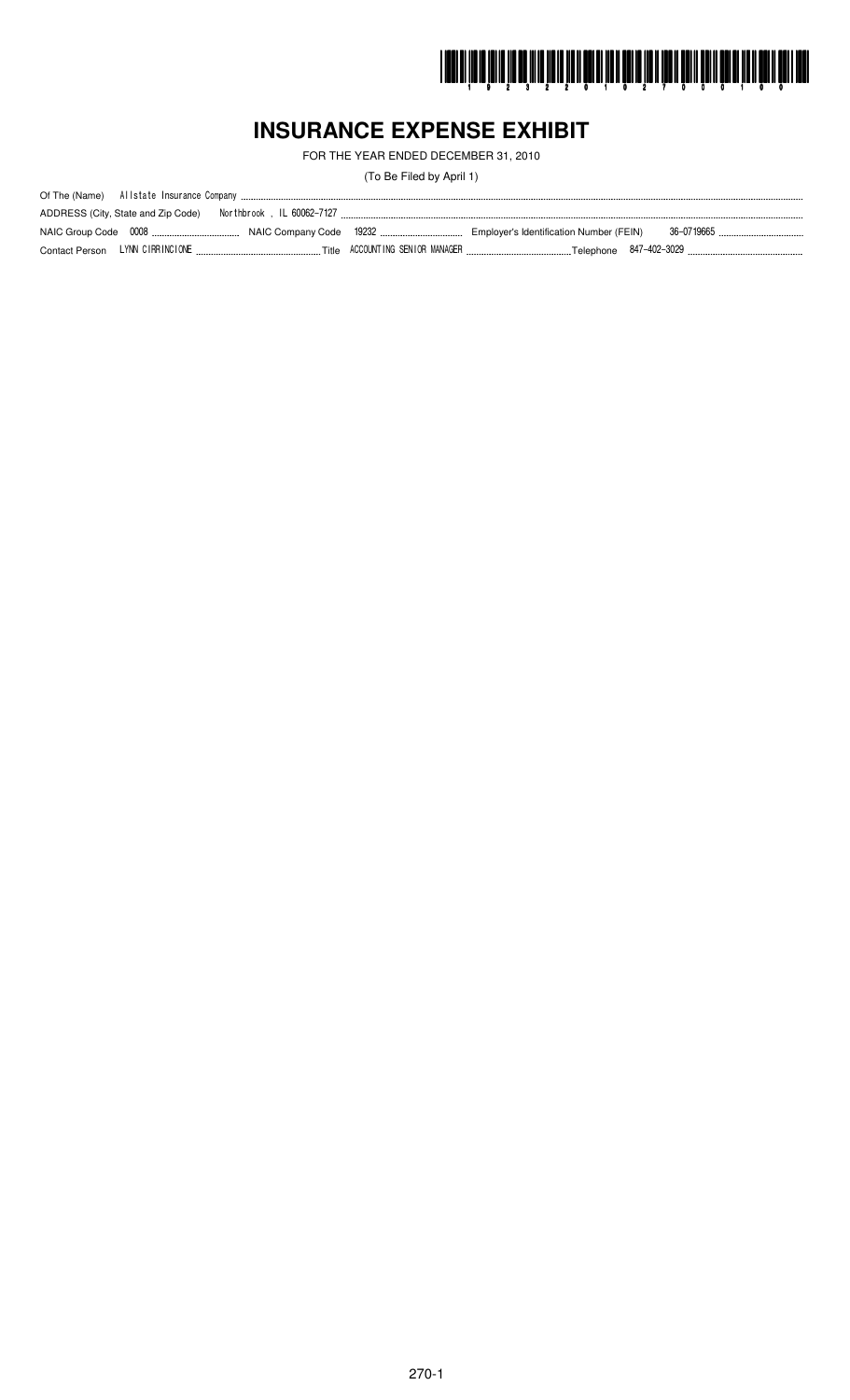# **INTERROGATORIES**

| 1.  | Change in reserve for deferred maternity and other similar benefits are reflected in:                                                       |                   |
|-----|---------------------------------------------------------------------------------------------------------------------------------------------|-------------------|
|     |                                                                                                                                             | $\lceil$ $\rceil$ |
|     |                                                                                                                                             | $\lceil$          |
|     |                                                                                                                                             | [X]               |
|     |                                                                                                                                             |                   |
| 2.  | Indicate amounts received from securities subject to proration for federal tax purposes. Report amounts in whole dollars only:              |                   |
|     |                                                                                                                                             |                   |
|     |                                                                                                                                             |                   |
|     |                                                                                                                                             |                   |
|     |                                                                                                                                             |                   |
|     |                                                                                                                                             |                   |
| 3.  | Indicate amounts shown in the Annual Statement for the following items. Report amounts in whole dollars only:                               |                   |
|     |                                                                                                                                             |                   |
|     |                                                                                                                                             |                   |
| 4.1 | The information provided in the Insurance Expense Exhibit will be used by many persons to estimate the allocation of expenses and profit to | Yes [ ] No [ X ]  |
| 4.2 |                                                                                                                                             |                   |
|     | Statement may be attached.                                                                                                                  |                   |
|     |                                                                                                                                             |                   |

4.3 If yes, explain:

The Miscellaneous taxes unassigned reflected on parts II and III are tax expenses that were incurred in states and provinces where AIC is licensed but does not write any business.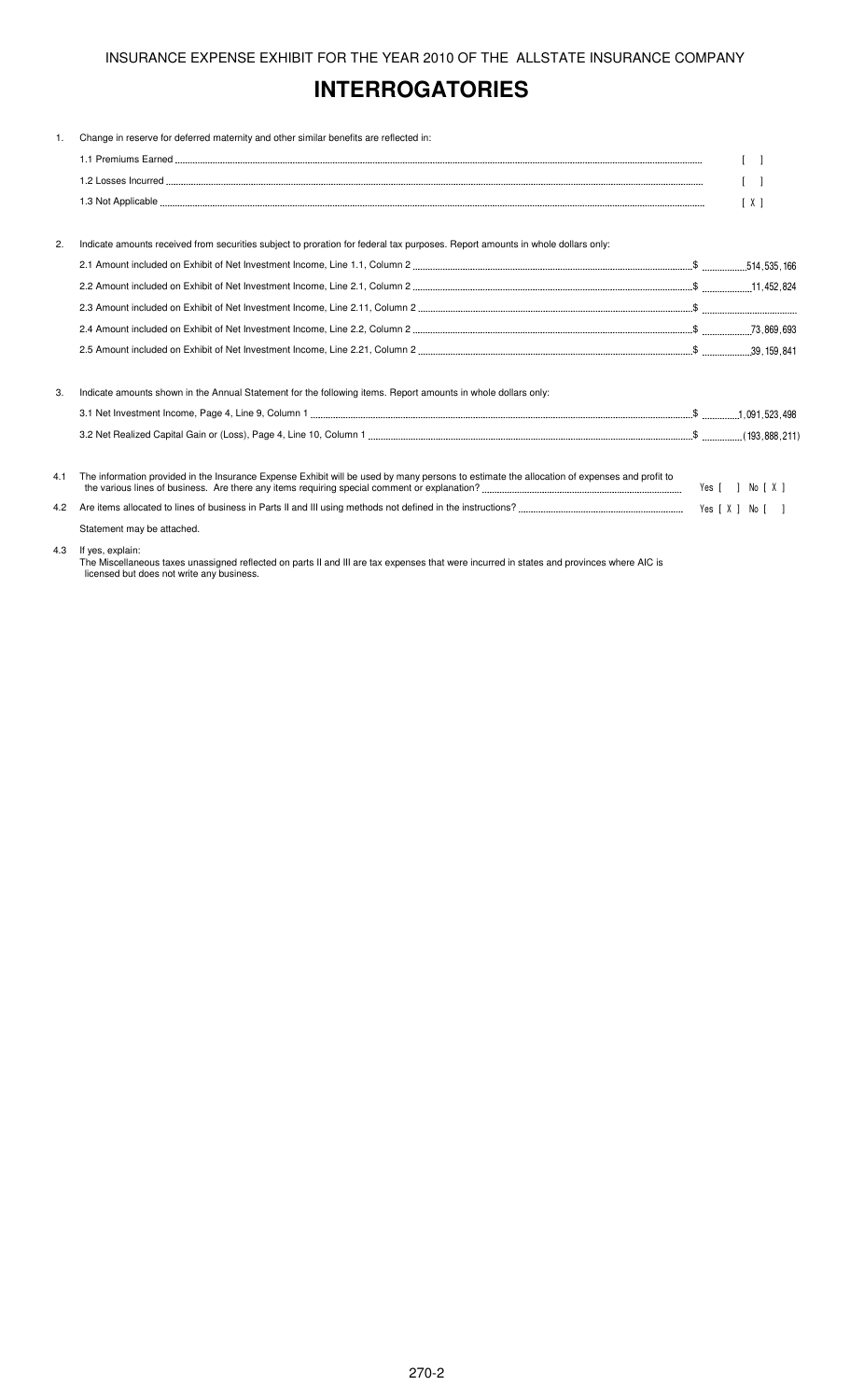# **PART I - ALLOCATION TO EXPENSE GROUPS**

|       |                                            |                                  | (000 OMITTED)                        |                             |                                         |                  |                       |
|-------|--------------------------------------------|----------------------------------|--------------------------------------|-----------------------------|-----------------------------------------|------------------|-----------------------|
|       |                                            | $\overline{1}$                   |                                      | Other Underwriting Expenses |                                         | 5                | 6                     |
|       |                                            |                                  | $\overline{2}$<br>Acquisition, Field |                             | $\overline{4}$                          |                  |                       |
|       |                                            |                                  | Supervision and                      |                             |                                         |                  |                       |
|       |                                            | Loss Adjustment                  | Collection                           | General                     | Taxes, Licenses                         | Investment       |                       |
|       | <b>Operating Expense Classifications</b>   | Expense                          | Expenses                             | Expenses                    | and Fees                                | Expenses         | <b>Total Expenses</b> |
| 1.    | Claim adjustment services:                 |                                  |                                      |                             |                                         |                  |                       |
|       |                                            |                                  |                                      |                             |                                         |                  | .297,456<br>.         |
|       |                                            |                                  |                                      |                             |                                         |                  | 397,752               |
|       |                                            |                                  |                                      |                             |                                         |                  |                       |
|       |                                            |                                  |                                      |                             |                                         |                  |                       |
|       | 1.4 Net claim adjustment services (Lines   |                                  |                                      |                             |                                         |                  | .667,832              |
|       |                                            |                                  |                                      |                             |                                         |                  |                       |
| 2.    | Commission and brokerage:                  |                                  |                                      |                             |                                         |                  |                       |
|       |                                            |                                  |                                      |                             |                                         |                  |                       |
|       | 2.2 Reinsurance assumed excluding          |                                  |                                      |                             |                                         |                  |                       |
|       |                                            |                                  |                                      |                             |                                         |                  |                       |
|       | 2.3 Reinsurance ceded excluding            |                                  |                                      |                             |                                         |                  |                       |
|       |                                            |                                  | .457                                 |                             |                                         |                  | .457                  |
|       |                                            |                                  |                                      |                             | _________________________________       |                  |                       |
|       |                                            |                                  |                                      |                             |                                         |                  |                       |
|       |                                            |                                  |                                      |                             |                                         |                  |                       |
|       |                                            |                                  |                                      |                             |                                         |                  |                       |
|       |                                            |                                  |                                      |                             |                                         |                  |                       |
|       | 2.8 Net commission and brokerage (Lines    |                                  |                                      |                             |                                         |                  |                       |
|       |                                            |                                  |                                      |                             | <br> ---------------------------------- |                  | 2,761,936             |
| 3.    |                                            |                                  |                                      | $\frac{1}{2}$ (93)          |                                         |                  |                       |
| 4.    |                                            |                                  |                                      |                             |                                         |                  |                       |
| 5.    |                                            |                                  |                                      |                             |                                         |                  |                       |
| 6.    |                                            |                                  |                                      |                             |                                         |                  |                       |
|       |                                            |                                  |                                      |                             |                                         |                  |                       |
| 7.    |                                            |                                  |                                      |                             |                                         |                  |                       |
| 8.    | Salary related items:                      |                                  |                                      |                             |                                         |                  |                       |
|       |                                            |                                  |                                      |                             |                                         |                  |                       |
|       |                                            |                                  |                                      | 28,932                      |                                         | 1,904            |                       |
| 9.    |                                            |                                  | $\ldots$ 146,023                     | $\frac{92,627}{2}$          |                                         | 9, 185           | .514,985<br>.         |
|       |                                            |                                  | 948                                  |                             |                                         |                  | 4.589                 |
| 10.   |                                            |                                  |                                      |                             |                                         | 134              |                       |
| 11.   |                                            |                                  | -------------------------------      |                             |                                         |                  |                       |
| 12.   |                                            |                                  |                                      | 22,371                      |                                         | 916              | 134,261               |
| 13.   |                                            |                                  | 31.191                               | 55,030                      |                                         | $\ldots$ (1,090) |                       |
| 14.   |                                            |                                  |                                      | 16,732                      |                                         | 850              |                       |
|       |                                            |                                  |                                      |                             |                                         |                  |                       |
| 15.   | Cost or depreciation of EDP equipment      |                                  |                                      | 83.278                      |                                         |                  | 258,763               |
|       |                                            |                                  |                                      | 19,359                      |                                         | 2,579            | 39,752                |
| 16.   |                                            |                                  | 8,485                                |                             |                                         |                  |                       |
| 17.   | Postage, telephone and telegraph.          |                                  |                                      |                             |                                         |                  |                       |
|       |                                            |                                  | 49.880                               | 73.650                      |                                         |                  |                       |
| 18.   |                                            |                                  |                                      | 34, 123                     | --------------------------------        |                  | 44,469                |
| 19.   |                                            |                                  | 1,382,636                            | 973,445                     |                                         | 50,490           | 130,540               |
| 20.   | Taxes, licenses and fees:                  |                                  |                                      |                             |                                         |                  |                       |
|       | 20.1 State and local insurance taxes       |                                  |                                      |                             |                                         |                  |                       |
|       | deducting guaranty association             |                                  |                                      |                             |                                         |                  |                       |
|       |                                            |                                  |                                      |                             |                                         |                  |                       |
|       |                                            | -------------------------------- | ---------------------------------    |                             | .543,374<br>.                           |                  | 543,374               |
|       | 20.2 Insurance department licenses and     |                                  |                                      |                             |                                         |                  |                       |
|       | fees                                       |                                  |                                      |                             |                                         |                  | .16,260               |
|       | 20.3 Gross quaranty association            |                                  |                                      |                             |                                         |                  |                       |
|       |                                            |                                  |                                      |                             |                                         |                  |                       |
|       | 20.4 All other (excluding Federal and      |                                  |                                      |                             |                                         |                  |                       |
|       |                                            |                                  |                                      |                             |                                         |                  |                       |
|       | 20.5 Total taxes, licenses and fees (Lines |                                  |                                      |                             |                                         |                  |                       |
|       |                                            |                                  |                                      |                             |                                         |                  | .539,641<br>.         |
| 21.   |                                            |                                  |                                      |                             |                                         |                  | .37,877<br>.          |
| 22.   |                                            |                                  |                                      |                             | <br> ---------------------------------  | 10,778           | 10,778                |
| 23.   |                                            |                                  |                                      |                             |                                         |                  | <b>XXX</b>            |
| 24.   | Aggregate write-ins for miscellaneous      |                                  |                                      |                             |                                         |                  |                       |
|       | operating expenses                         | 390,293                          | 143,653                              | 225,713                     |                                         | 465              | 760, 124              |
| 25.   | TOTAL EXPENSES INCURRED                    | 2,782,095                        | 4,288,224                            | 1, 199, 158                 | 539,641                                 | 99,611           | 8,908,729             |
|       |                                            |                                  |                                      |                             |                                         |                  |                       |
|       | <b>DETAILS OF WRITE-INS</b>                |                                  |                                      |                             |                                         |                  |                       |
| 2401. |                                            |                                  | 165.614                              | 156,015                     |                                         | 7,171            | 813,918<br>.          |
| 2402. |                                            |                                  |                                      | 82,357                      |                                         | $\ldots$ (6,706) | 95,947                |
| 2403. |                                            |                                  | -------------------------------      | $20,525$                    |                                         |                  | .20,530               |
| 2498. | Summary of remaining write-ins for Line    |                                  |                                      |                             |                                         |                  |                       |
|       |                                            |                                  |                                      |                             |                                         |                  | (170, 270)<br>.       |
| 2499. | Totals (Lines 2401 through 2403 plus       |                                  |                                      |                             |                                         |                  |                       |
|       | 2498)(Line 24 above)                       | 390,293                          | 143,653                              | 225,713                     |                                         | 465              | 760, 124              |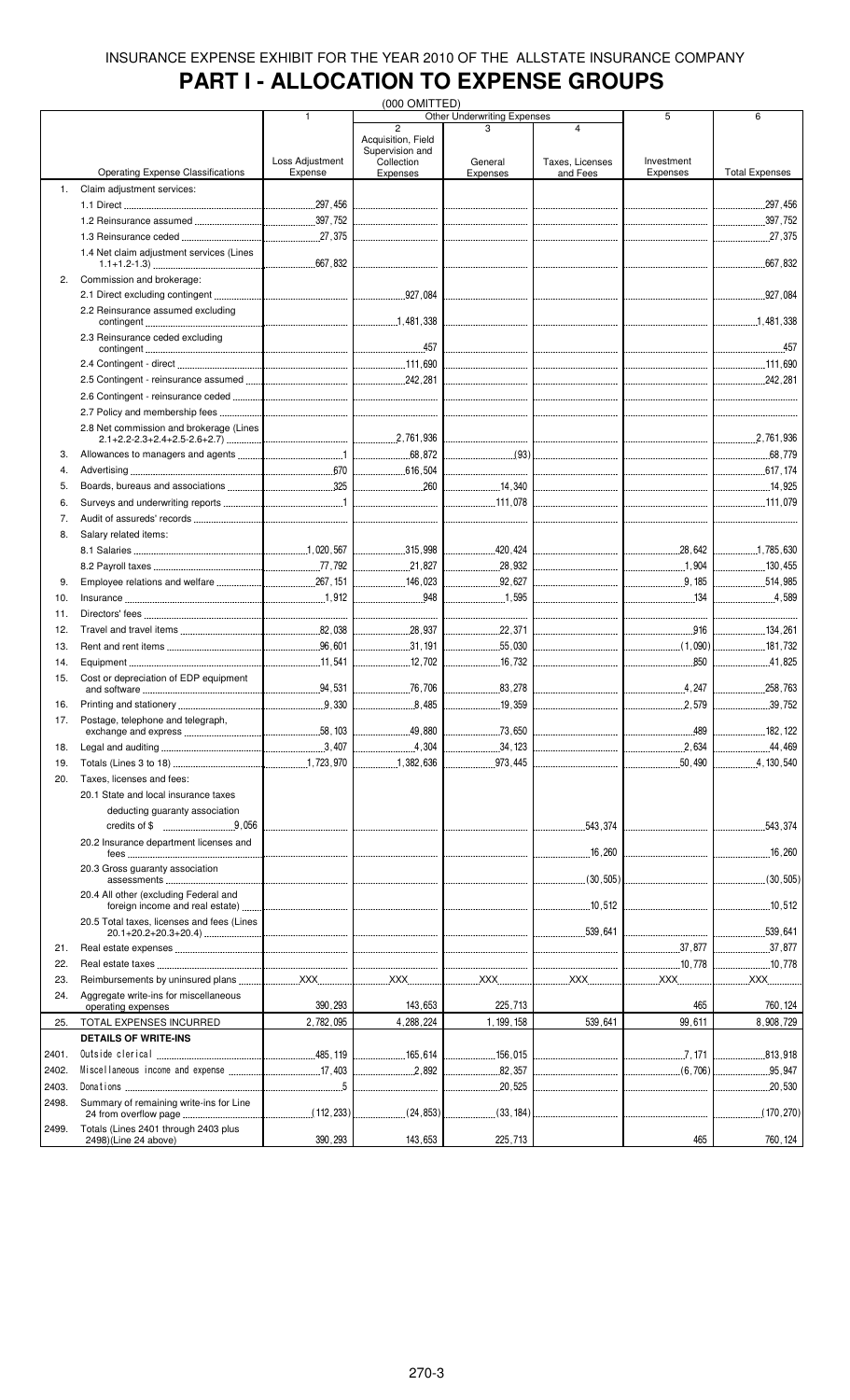### **PART II - ALLOCATION TO LINES OF BUSINESS NET OF REINSURANCE**

PREMIUMS, LOSSES, EXPENSES, RESERVES AND PROFITS AND PERCENTAGES TO PREMIUMS EARNED FOR BUSINESS NET OF REINSURANCE

(000 OMITTED)

|                |                                      |                  |                |                        |                |                  |                        |                    | Loss Adjustment Expense     |               |                     |                  | <b>Loss Adjustment Expense</b> |              |                             |            |                        |             |                         |               |                  |       |
|----------------|--------------------------------------|------------------|----------------|------------------------|----------------|------------------|------------------------|--------------------|-----------------------------|---------------|---------------------|------------------|--------------------------------|--------------|-----------------------------|------------|------------------------|-------------|-------------------------|---------------|------------------|-------|
|                |                                      |                  |                |                        |                |                  |                        |                    |                             |               |                     |                  |                                |              |                             |            |                        |             |                         |               |                  |       |
|                |                                      | Premiums Written |                | <b>Premiums Earned</b> |                | Dividends to     |                        |                    | Defense and Cost            |               |                     |                  |                                |              | Defense and Cost            |            |                        |             | <b>Unearned Premium</b> |               |                  |       |
|                |                                      | (Pg. 8, Pt. 1B,  |                | (Pg. 6, Pt. 1,         |                | Policyholders    | <b>Incurred Loss</b>   |                    | <b>Containment Expenses</b> |               | Adjusting and Other |                  | <b>Unpaid Losses</b>           |              | <b>Containment Expenses</b> |            | Adjusting and Other    |             | Reserves                |               |                  |       |
|                |                                      | Col. 6)          |                | Col. 4)                |                | (Pg. 4, Line 17) | (Pg. 9, Pt. 2, Col. 7) |                    | Incurred                    |               | Expenses Incurred   |                  | (Pg. 10, Pt. 2A, Col. 8)       |              | Unpaid                      |            | <b>Expenses Unpaid</b> |             | (Pg. 7, Pt. 1A, Col. 5) |               | Agents' Balances |       |
|                |                                      | $\overline{1}$   | $\overline{2}$ | $\mathbf{3}$           | $\overline{4}$ | -5               | -6                     | 8                  | 9                           | 10            | 11                  | 12               | 13                             | 14           | 15                          | 16         | 17                     | 18          | 19                      | 20            | 21               | 22    |
|                |                                      | Amount           | $\%$           | Amount                 | %              | Amount           | Amount                 | $\frac{1}{2}$      | Amount                      | $\frac{9}{6}$ | Amount              | $\%$             | Amount                         | $\%$         | Amount                      | $\%$       | Amount                 | $\%$        | Amount                  | $\frac{1}{2}$ | Amount           | $\%$  |
|                | Fire                                 | .26,568          | XXX.           | 38.580                 | 100.0          |                  | .16,015                | 41.5               | .1,558                      | 4.0           | (697)               | (1.8)            | 14.127                         | .36.6        | .3,057                      | 7.9        | 1.680                  | 4.4         | 14.557                  | 37.7          | .4,287           | .11.1 |
| 2.1            | Allied Lines                         | .5.242           | XXX.           | .13,763                | .100.0         |                  | .9,616                 | 69.9               | .690                        | 5.0           | 1,875               | 13.6             | 2.594                          | 18.8         | 238                         | .1.7       | .2,000                 | 14.5        | .3,803                  | 27.6          | 846              | 6.1   |
|                | Multiple Peril Crop                  |                  |                |                        | .100.0         |                  |                        |                    |                             |               |                     |                  |                                |              |                             |            |                        |             |                         |               |                  |       |
| 2.2            |                                      |                  | XXX.           |                        |                |                  |                        |                    |                             |               |                     |                  |                                |              |                             |            |                        |             |                         |               |                  |       |
| 2.3            | Federal Flood.                       |                  | XXX.           |                        | .100.0         |                  |                        |                    |                             |               | (262)               |                  |                                |              |                             |            |                        |             |                         |               | (397)            |       |
| 3.             | Farmowners Multiple Peril            |                  | XXX.           |                        | .100.0         |                  |                        |                    |                             |               |                     |                  | $\mathbf{3}$                   |              |                             |            |                        |             |                         |               |                  |       |
| $\overline{4}$ | Homeowners Multiple Peril            | 6,023,619        | XXX            | .6,010,945             | .100.0         |                  | 4,214,691              | .70.1              | .116,854                    | .1.9          | 547,944             | .9.1             | 1,888,095                      | .31.4        | .192,874                    | 3.2        | 205,848                | 3.4         | .3,348,853              | .55.7         | .972,306         | 16.2  |
| 5.1            | Commercial Multiple Peril (Non-      |                  |                |                        |                |                  |                        |                    |                             |               |                     |                  |                                |              |                             |            |                        |             |                         |               |                  |       |
|                | Liability Portion)                   | 474,344          | XXX.           | 473,748                | 100.0          |                  | 332, 315               | .70.1              | 6,184                       | 1.3           | 54,947              | 11.6             | 131, 162                       | .27.7        | .7.112                      | .1.5       | 25,059                 | 5.3         | 258,273                 | 54.5          | .76,574          | 16.2  |
| 5.2            | Commercial Multiple Peril (Liability |                  |                |                        |                |                  |                        |                    |                             |               |                     |                  |                                |              |                             |            |                        |             |                         |               |                  |       |
|                | Portion)                             | .157,471         | XXX.           | 159,535                | .100.0         |                  | 56,437                 | 35.4               | .14,347                     | 9.0           | .3,656              | .2.3             | 202,329                        | .126.8       | .66.126                     | 41.4       | .9.547                 | 6.0         | .81,056                 | .50.8         | .25.421          | 15.9  |
| 6.             | Mortgage Guaranty                    |                  | XXX.           |                        | .100.0         |                  |                        |                    |                             |               |                     |                  |                                |              |                             |            |                        |             |                         |               |                  |       |
| 8.             | Ocean Marine                         | .5.354           | XXX.           | .5.496                 | .100.0         |                  | .1.146                 | ,20.9              | .172                        | .3.1          | .287                | .5.2             | .780                           | .14.2        | .56                         | .1.0       | .230                   | 4.2         | .2,452                  | .44.6         | .864             | .15.7 |
| 9.             | Inland Marine                        | .191,602         | XXX.           | .195.352               | 100.0          |                  | .70,604                | 36.1               | .1,706                      | 0.9           | .15,230             | 7.8              | .20,680                        | .10.6        | 1.146                       | 0.6        | .4,856                 | 2.5         | 94,565                  | 48.4          | .30,935          | 15.8  |
| 10.            | Financial Guaranty.                  |                  | XXX.           |                        | 100.0          |                  |                        |                    |                             |               |                     |                  |                                |              |                             |            |                        |             |                         |               |                  |       |
| 11.            | Medical Professional Liability       |                  | .XXX.          |                        | 100.0          |                  | (76)                   |                    | .39                         |               | (12)                |                  | .435                           |              | .38                         |            | -9                     |             |                         |               |                  |       |
|                |                                      | .2.000           |                |                        |                |                  |                        |                    |                             | (6.6)         |                     |                  |                                |              | .235                        | .10.9      | .508                   | .23.5       |                         | 47.5          |                  | .14.9 |
| 12.            | Earthquake,                          |                  | XXX.           | .2,161                 | .100.0         |                  | .2,326                 | 107.6              | (142)                       |               | (503)               | (23.3)           | 2.354                          | .109.0       |                             |            |                        |             | .1,027                  |               | .323             |       |
| 13.            | Group A&H (See Interrogatory 1)      |                  | <b>XXX</b>     |                        | .100.0         |                  |                        |                    |                             |               | (1)                 |                  |                                |              |                             |            |                        |             |                         |               |                  |       |
| 14.            | Credit A&H                           |                  | XXX.           |                        | .100.0         |                  |                        |                    |                             |               |                     |                  | .234                           |              |                             |            |                        |             |                         |               |                  |       |
| 15.            | Other A&H (See Interrogatory 1)      |                  | XXX            |                        | .100.0         |                  |                        |                    |                             |               |                     |                  |                                |              |                             |            |                        |             |                         |               |                  |       |
| 16.            | Workers' Compensation                | .109             | XXX.           | .130                   | .100.0         |                  | .1.444                 | .1,109.9           | .1.694                      | 1,302.1       | .450                | .345.8           | 112,959                        | 86,802.8     | .3,785                      | 2,908.4    | .2,262                 | 1,738.6     | (702)                   | (539.8)       | .18              | .13.6 |
| 17.1           | Other Liability - Occurrence         | .281,171         | XXX.           | .284,989               | .100.0         |                  | 212,995                | .74.7              | .26,760                     | .9.4          | .9.974              | .3.5             | .775,537                       | .272.1       | .75,549                     | .26.5      | .25,580                | .9.0        | 139,634                 | .49.0         | .45,397          | .15.9 |
| 17.2           | Other Liability - Claims-Made        |                  | XXX.           |                        | 100.0          |                  |                        |                    |                             |               |                     |                  |                                |              |                             |            |                        |             |                         |               |                  |       |
| 17.3           | Excess Workers' Compensation         |                  | XXX.           |                        | .100.0         |                  |                        |                    |                             |               |                     |                  |                                |              |                             |            |                        |             |                         |               |                  |       |
|                |                                      | .1.127           |                | .1.319                 | .100.0         |                  | (30, 830)              | (2, 337.1)         | .14.923                     | 1,131.3       | .2.572              | 195.0            | 985,784                        | 4,729.6      | .166,050                    | 12.587.8   | .41,767                | 3, 166.3    | .90                     | 6.8           | .182             | 13.8  |
| 18.            | Products Liability.                  |                  | XXX.           |                        |                |                  |                        |                    |                             |               |                     |                  |                                |              |                             |            |                        |             |                         |               |                  |       |
| 19.1, 19.2     | Private Passenger Auto Liability     | .9.157.511       | XXX.           | 9, 185, 146            | 100.0          |                  | 6, 281, 281            | 68.4               | 448,024                     | .4.9          | 906,732             | 9.9              | 7, 199, 533                    | .78.4        | 1,309,219                   | .14.3      | 635,846                | 6.9         | .2.390.768              | .26.0         | .1,478,520       | 16.1  |
| 19.3, 19.4     | Commercial Auto Liability            | 244,853          | XXX.           | 248,387                | 100.0          |                  | 164,632                | 66.3               | 13,271                      | 5.3           | 16,986              | 6.8              | 342,796                        | 138.0        | .36,243                     | 14.6       | .12,160                | 4.9         | 121,245                 | 48.8          | .39,529          | 15.9  |
| 21.1           | Private Passenger Auto Physical      |                  |                |                        |                |                  |                        |                    |                             |               |                     |                  |                                |              |                             |            |                        |             |                         |               |                  |       |
|                | Damage                               | 6.810.834        | XXX.           | 6,888,469              | 100.0          |                  | .3.164.607             | 45.9               | .21,409                     | 0.3           | 546,870             | .7.9             | 156,032                        | .2.3         | .21,531                     | .0.3       | .78,642                | .1.1        | 1,749,375               | .25.4         | .1,099,657       | 16.0  |
| 21.2           | Commercial Auto Physical Damage      | .86,764          | XXX.           | .90,720                | 100.0          |                  | .31,764                | 35.0               | .328                        | 0.4           | 8.162               | 9.0              | 3.912                          | .4.3         | 323                         | 0.4        | .1.320                 | .1.5        | .42,963                 | 47.4          | .14.009          | .15.4 |
| 22.            | Aircraft (all perils)                |                  |                |                        |                |                  |                        |                    |                             |               |                     |                  |                                |              |                             |            |                        |             |                         |               |                  |       |
|                |                                      |                  |                |                        |                |                  |                        |                    |                             |               |                     |                  |                                | (3, 569, 04) |                             |            |                        |             |                         |               |                  |       |
|                |                                      |                  | XXX.           |                        | 100.0          |                  |                        | $(343)$ 473, 158.0 |                             | 28 (39.020.5) |                     | $(8)$ . 11,470.1 | $2.586$ 9.9                    |              | 41                          | (57.188.6) |                        | 8(11.042.9) |                         |               |                  | .16.1 |
| 23.            | Fidelity                             | .282             | XXX.           | .278                   | .100.0         |                  | .136                   | 49.0               |                             | 0.0           | (30)                | (10.9)           | .77                            | .27.6        |                             | .1.5       | -5                     | .1.8        | 137                     | 49.4          | .45              | .16.4 |
| 24.            | Surety                               |                  | XXX.           |                        | .100.0         |                  | .21                    | 531.9              | $(18)$ .                    | (447.9)       | (13)                | (337.8)          | .405                           | .10,278.5    | .33                         | 832.3      | .25                    | 636.9       |                         | .50.8         |                  | .16.6 |
|                | Burglary and Theft                   | .123             |                | .140                   |                |                  | .47                    | .33.9              |                             |               |                     |                  |                                |              |                             |            | .18                    |             | .58                     | .41.2         |                  |       |
| 26.            |                                      |                  | XXX.           |                        | .100.0         |                  |                        |                    |                             | 0.8           | . 45                | .32.1            | .94                            | .67.2        |                             | .0.7       |                        | .12.8       |                         |               | .20              | 14.2  |
| 27.            | Boiler and Machinery                 |                  | XXX.           |                        | .100.0         |                  | .23                    |                    |                             |               | .29                 |                  | 83                             |              | -5                          |            | .17                    |             |                         |               | (1)              |       |
| 28.            | Credit.                              |                  | XXX.           |                        | .100.0         |                  |                        |                    |                             |               |                     |                  |                                |              |                             |            |                        |             |                         |               |                  |       |
| 29.            | International                        |                  | XXX.           |                        | .100.0         |                  |                        |                    |                             |               |                     |                  |                                |              |                             |            |                        |             |                         |               |                  |       |
| 30.            | Warranty                             |                  | XXX.           | .17                    | .100.0         |                  |                        | 40.8               |                             |               | - 6                 | 35.7             |                                | .1.3         |                             |            |                        |             |                         | 18.3          |                  | 0.0   |
| 31, 32, 33     | Reinsurance - Nonproportional        |                  |                |                        |                |                  |                        |                    |                             |               |                     |                  |                                |              |                             |            |                        |             |                         |               |                  |       |
|                | Assumed                              |                  | XXX.           |                        | 100.0          |                  | (1, 885)               |                    | (3)                         |               |                     |                  | .6,458                         |              | 15                          |            |                        |             |                         |               |                  |       |
| 34.            | Aggregate write-ins for Other Lines  |                  |                |                        |                |                  |                        |                    |                             |               |                     |                  |                                |              |                             |            |                        |             |                         |               |                  |       |
|                | of Business                          | 14,397           | XXX            | 14,756                 | 100.0          |                  | 20                     | 0.1                |                             | 0.0           | 26                  | 0.2              |                                | 0.0          |                             | 0.0        |                        |             | 7,348                   | 49.8          | 2,325            | 15.8  |
| 35.            | TOTAL (Lines 1 through 34)           | 23, 483, 377     | <b>XXX</b>     | 23,613,935             | 100.0          |                  | 14.526.994             | 61.5               | 667.832                     | 2.8           | 2, 114, 263         | 9.0              | 11,849,055                     | 50.2         | 1.883.681                   | 8.0        | 1.047.387              | 4.4         | 8.255.508               | 35.0          | 3,790,860        | 16.1  |
|                | <b>DETAILS OF WRITE-INS</b>          |                  |                |                        |                |                  |                        |                    |                             |               |                     |                  |                                |              |                             |            |                        |             |                         |               |                  |       |
| 3401.          | Identity theft                       | .14.397          | XXX.           | .14,756                | .100.0         |                  | .20                    | .0.1               |                             | 0.0           | .26                 | .0.2             | $\overline{5}$                 | .0.0         |                             | 0.0        |                        |             | 7.348                   | .49.8         | .2,325           | .15.8 |
|                | Miscellaneous taxes unassigned       |                  |                |                        | 100.0          |                  |                        |                    |                             |               |                     |                  |                                |              |                             |            |                        |             |                         |               |                  |       |
| 3402.          |                                      |                  | XXX.           |                        |                |                  |                        |                    |                             |               |                     |                  |                                |              |                             |            |                        |             |                         |               |                  |       |
| 3403.          |                                      |                  | XXX.           |                        |                |                  |                        |                    |                             |               |                     |                  |                                |              |                             |            |                        |             |                         |               |                  |       |
| 3498.          | Summary of remaining write-ins for   |                  |                |                        |                |                  |                        |                    |                             |               |                     |                  |                                |              |                             |            |                        |             |                         |               |                  |       |
|                | Line 34 from overflow page           |                  | XXX.           |                        | .100.0         |                  |                        |                    |                             |               |                     |                  |                                |              |                             |            |                        |             |                         |               |                  |       |
| 3499.          | Totals (Lines 3401 thru 3403 plus    |                  |                |                        |                |                  |                        |                    |                             |               |                     |                  |                                |              |                             |            |                        |             |                         |               |                  |       |
|                | 3498)(Line 34 above)                 | 14.397           | <b>XXX</b>     | 14.756                 | 100.0          |                  | 20                     | 0.1                |                             | 0.0           | 26                  | 0.2              | 5                              | 0.0          |                             | 0.0        |                        |             | 7.348                   | 49.8          | 2.325            | 15.8  |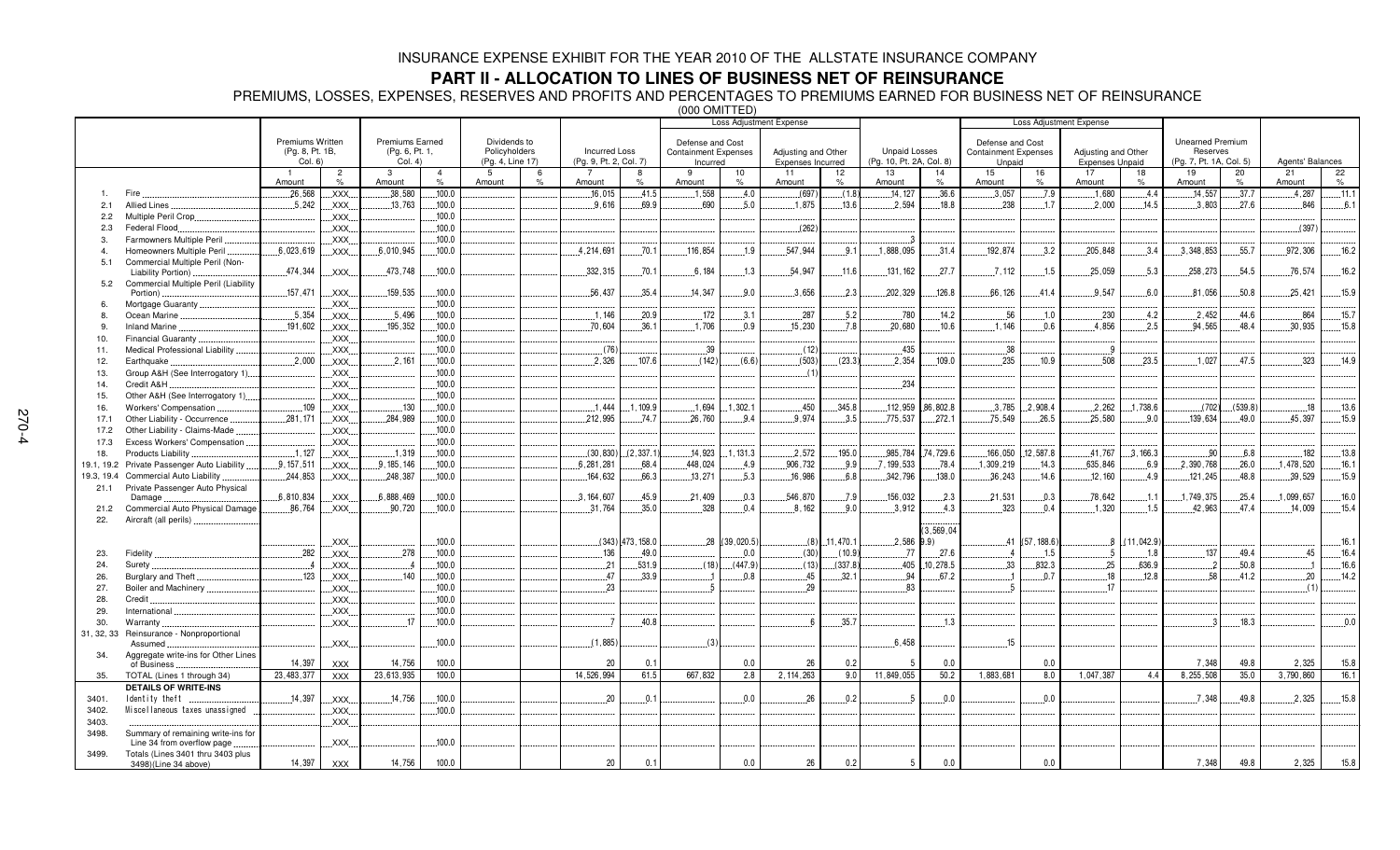## **PART II - ALLOCATION TO LINES OF BUSINESS NET OF REINSURANCE (Continued)**

PREMIUMS, LOSSES, EXPENSES, RESERVES AND PROFITS AND PERCENTAGES TO PREMIUMS EARNED FOR BUSINESS NET OF REINSURANCE

(000 OMITTED)

|                          |                                                               | Commission and Brokerage                                  |         | Taxes, Licenses &<br>Fees Incurred |               | Other Underwriting Expenses<br>Other Acquisitions, Field<br>Supervision, and Collection<br><b>Expenses Incurred</b> |               |                                                           |               | Other Income Less Other<br>Expenses |               | Pre-Tax Profit or Loss                         |            | Investment Gain<br>on Funds               |               | Profit or Loss<br>Excluding<br><b>Investment Gain</b> |           | Investment Gain                        |                       |                             |             |
|--------------------------|---------------------------------------------------------------|-----------------------------------------------------------|---------|------------------------------------|---------------|---------------------------------------------------------------------------------------------------------------------|---------------|-----------------------------------------------------------|---------------|-------------------------------------|---------------|------------------------------------------------|------------|-------------------------------------------|---------------|-------------------------------------------------------|-----------|----------------------------------------|-----------------------|-----------------------------|-------------|
|                          |                                                               | <b>Expenses Incurred</b><br>(IEE Pt. 1, Line 2.8, Col. 2) |         | (IEE Pt. 1, Line<br>20.5, Col. 4)  |               | (IEE Pt. 1, Line 25<br>minus 2.8 Col. 2)                                                                            |               | General Expenses Incurred<br>(IEE Pt. 1, Line 25, Col. 3) |               | (Pg. 4, Line 15<br>minus Line 5)    |               | <b>Excluding All</b><br><b>Investment Gain</b> |            | Attributable to Insurance<br>Transactions |               | Attributable to<br>Capital and Surplus                |           | Attributable to<br>Capital and Surplus |                       | <b>Total Profit or Loss</b> |             |
|                          |                                                               | 23                                                        | 24      | 25                                 | 26            | 27                                                                                                                  | 28            | 29                                                        | 30            | 31                                  | 32            | 33                                             | 34         | 35                                        | 36            | 37                                                    | 38        | 39                                     | 40                    | 41                          | 42          |
|                          |                                                               | Amount                                                    | %       | Amount                             | $\frac{9}{6}$ | Amount                                                                                                              | $\frac{9}{6}$ | Amount                                                    | $\frac{1}{2}$ | Amount                              | $\frac{9}{6}$ | Amount                                         | $\%$       | Amount                                    | $\frac{1}{2}$ | Amount                                                | $\%$      | Amount                                 | $\frac{1}{2}$         | Amount                      | $\%$        |
|                          | Fire                                                          | 4.135                                                     | 10.7    | 2,207                              | 5.7           | 716                                                                                                                 | 1.9           | 2,262                                                     | 5.9           | 163                                 | 0.4           | 12.546                                         | .32.5      | 823                                       | .2.1          | .13,369                                               | 34.7      | .866                                   | 2.2                   | 14.235                      | 36.9        |
| 2.1                      | Allied Lines                                                  | 430                                                       | .3.1    | .1.991                             | .14.5         | .418                                                                                                                | 3.0           | .312                                                      | .2.3          | 82                                  | 0.6           | (1.485)                                        | (10.8)     | 198                                       | .1.4          | (1, 287)                                              | (9.4)     | .359                                   | .2.6                  | (928)                       | (6.7)       |
| 2.2                      | Multiple Peril Crop                                           |                                                           |         |                                    |               |                                                                                                                     |               |                                                           |               |                                     |               |                                                |            |                                           |               |                                                       |           |                                        |                       |                             |             |
| 2.3                      | Federal Flood.                                                | .239                                                      |         | (980                               |               | (19, 308)                                                                                                           |               | (6,043)                                                   |               |                                     |               | .26.353                                        |            | .17                                       |               | .26,370                                               |           |                                        |                       | 26,370                      |             |
| 3.                       | Farmowners Multiple Peril                                     |                                                           |         |                                    |               |                                                                                                                     |               |                                                           |               |                                     |               |                                                |            |                                           |               |                                                       |           |                                        |                       |                             |             |
| $\overline{a}$           | Homeowners Multiple Peril                                     | .742,323                                                  | .12.3   | 141,226                            | 2.3           | 405,376                                                                                                             | .6.7          | .213,674                                                  | .3.6          | .54,324                             | 0.9           | (316, 819)                                     | (5.3)      | .101,081                                  | .1.7          | (215, 738)                                            | (3.6)     | .119,341                               | .2.0                  | (96, 397)                   | (1.6)       |
| 5.1                      | Commercial Multiple Peril (Non-                               |                                                           |         |                                    |               |                                                                                                                     |               |                                                           |               |                                     |               |                                                |            |                                           |               |                                                       |           |                                        |                       |                             |             |
|                          | Liability Portion).                                           | .67,381                                                   | 14.2    | .11.010                            | 2.3           | 42,469                                                                                                              | 9.0           | 35.370                                                    | .7.5          | 5.439                               | .1.1          | (70, 489)                                      | (14.9)     | .6.943                                    | .1.5          | (63, 546)                                             | (13.4)    | .9.571                                 | 2.0                   | (53, 975)                   | (11.4)      |
| 5.2                      | Commercial Multiple Peril (Liability                          |                                                           |         |                                    |               |                                                                                                                     |               |                                                           |               |                                     |               |                                                |            |                                           |               |                                                       |           |                                        |                       |                             |             |
|                          | Portion)                                                      | .17,821                                                   | .11.2   | .3,124                             | .2.0          | .9.694                                                                                                              | 6.1           | .10,051                                                   | 6.3           | .1.113                              | 0.7           | .45,517                                        | .28.5      | .8,084                                    | .5.1          | .53,601                                               | .33.6     | 4,864                                  | .3.0                  | 58,465                      | .36.6       |
| $\epsilon$               | Mortgage Guaranty                                             |                                                           |         |                                    |               |                                                                                                                     |               |                                                           |               |                                     |               |                                                |            |                                           |               |                                                       |           |                                        |                       |                             |             |
| 8                        | Ocean Marine                                                  | 800                                                       | 14.6    | .141                               | 2.6           | .616                                                                                                                | 11.2          | 521                                                       | 9.5           | 105                                 | 1.9           | .1,917                                         | 34.9       | .58                                       | 1.1           | .1.975                                                | 35.9      | 103                                    | 1.9                   | 2,078                       | 37.8        |
| 9.                       | Inland Marine                                                 | 24,271                                                    | .12.4   | .4,281                             | 2.2           | .14.036                                                                                                             | .7.2          | .10,604                                                   | .5.4          | .1,154                              | 0.6           | .55,773                                        | .28.6      | .1,820                                    | .0.9          | .57,593                                               | .29.5     | .3,365                                 | .1.7                  | .60,959                     | .31.2       |
| 10.                      | Financial Guaranty                                            |                                                           |         |                                    |               |                                                                                                                     |               |                                                           |               |                                     |               |                                                |            |                                           |               |                                                       |           |                                        |                       |                             |             |
| 11.                      | Medical Professional Liability.                               |                                                           |         |                                    |               |                                                                                                                     |               |                                                           |               |                                     |               | .49                                            |            | .13                                       |               | 62                                                    |           |                                        |                       | .66                         |             |
| 12.                      | Earthquake.                                                   | .244                                                      | $.11.3$ | 852                                | .39.4         | 143                                                                                                                 | 6.6           | 80                                                        | 3.7           | 14                                  | 0.6           | (825)                                          | (38.2)     | 80                                        | 3.7           | (745)                                                 | (34.5)    | .72                                    | 3.3                   | (673)                       | (31.2)      |
| 13.                      | Group A&H (See Interrogatory 1)                               |                                                           |         |                                    |               |                                                                                                                     |               |                                                           |               |                                     |               |                                                |            |                                           |               |                                                       |           |                                        |                       |                             |             |
| 14.                      | Credit A&H                                                    |                                                           |         |                                    |               |                                                                                                                     |               |                                                           |               |                                     |               |                                                |            |                                           |               |                                                       |           |                                        |                       |                             |             |
| 15.                      | Other A&H (See Interrogatory 1)                               |                                                           |         |                                    |               |                                                                                                                     |               |                                                           |               |                                     |               |                                                |            |                                           |               |                                                       |           |                                        |                       |                             |             |
| 16.                      | <b>Workers' Compensation</b>                                  |                                                           | .0.0    | .112                               | .85.7         |                                                                                                                     |               | .272                                                      | .208.7        | (26)                                | (19.6)        | (3,867)                                        | (2, 971.8) | .3.219                                    | .2,473.8      | (648)                                                 | (498.0)   | .998                                   | .766.7                | .350                        | .268.7      |
| 17.1                     | Other Liability - Occurrence.                                 | 18.715                                                    | 6.6     | .6.092                             | 2.1           | .12.343                                                                                                             | 43            | 19.688                                                    | 6.9           | 1.303                               | 0.5           | (20, 275)                                      | (7.1)      | .23,875                                   | 8.4           | .3,600                                                | 1.3       | 11.437                                 | 4.0                   | 15,037                      | .5.3        |
| 17.2                     | Other Liability - Claims-Made                                 |                                                           |         |                                    |               |                                                                                                                     |               |                                                           |               |                                     |               |                                                |            |                                           |               |                                                       |           |                                        |                       |                             |             |
| 17.3                     | Excess Workers' Compensation.                                 |                                                           |         |                                    |               |                                                                                                                     |               |                                                           |               |                                     |               |                                                |            |                                           |               |                                                       |           |                                        |                       |                             |             |
| 18.                      | <b>Products Liability</b>                                     | 160                                                       | .12.1   | .28                                | .2.1          | .57                                                                                                                 | 4.3           | 3.437                                                     | .260.5        | (312)                               | (23.6)        | .10.660                                        | 808.1      | .32,393                                   | .2.455.6      | .43,052                                               | .3.263.7  | .10.599                                | 803.5                 | 53,651                      | 4,067.2     |
|                          |                                                               | .1,064,456                                                | .11.6   | .207,860                           | .2.3          | .601, 265                                                                                                           | 6.5           | 496, 178                                                  | .5.4          | .74,786                             | 0.8           | (745, 864)                                     | (8.1)      | 243,591                                   | .2.7          | (502, 272)                                            | (5.5)     | 189,757                                | .2.1                  | (312, 515)                  | (3.4)       |
| 19.1, 19.2<br>19.3, 19.4 | Private Passenger Auto Liability<br>Commercial Auto Liability | .26,939                                                   | .10.8   | .6.559                             | 2.6           | .8,866                                                                                                              | 3.6           | 26,556                                                    | .10.7         | .1,265                              | .0.5          | (14, 158)                                      | (5.7)      | .11,528                                   | .4.6          | (2,630)                                               | (1.1)     | .7, 193                                | .2.9                  | .4,562                      | .1.8        |
| 21.1                     | Private Passenger Auto Physical                               |                                                           |         |                                    |               |                                                                                                                     |               |                                                           |               |                                     |               |                                                |            |                                           |               |                                                       |           |                                        |                       |                             |             |
|                          | Damage                                                        | .782,560                                                  | .11.4   | 152,615                            | 2.2           | 445,353                                                                                                             | 6.5           | 375,312                                                   | .5.4          | .58,660                             | 0.9           | 1,458,404                                      | .21.2      | 14,906                                    | 0.2           | 1,473,310                                             | 21.4      | .87,396                                | .1.3                  | 1,560,706                   | 22.7        |
| 21.2                     | Commercial Auto Physical Damage                               | .9.629                                                    | .10.6   | .1.979                             | .2.2          | .3,225                                                                                                              | 3.6           | .10,135                                                   | 11.2          | .436                                | .0.5          | .25,934                                        | .28.6      | .686                                      | .0.8          | .26,620                                               | 29.3      | .1.480                                 | .16                   | .28,100                     | 31.0        |
| 22.                      | Aircraft (all perils).                                        |                                                           |         |                                    |               |                                                                                                                     |               |                                                           |               |                                     |               |                                                |            |                                           |               |                                                       |           |                                        |                       |                             |             |
|                          |                                                               |                                                           |         |                                    |               |                                                                                                                     |               |                                                           |               |                                     |               |                                                | 443,723.0  |                                           | 101,682.1     |                                                       | 545,405.0 |                                        |                       |                             | (578, 599.5 |
|                          |                                                               |                                                           | .0.0    |                                    |               |                                                                                                                     |               |                                                           | (1,782.9)     |                                     | .1.6          | .322                                           |            | .74                                       |               | 395                                                   |           | 24                                     | (33, 194.4)           | 419                         |             |
| 23.                      | <b>Fidelity</b>                                               | .33                                                       | $.11.9$ | - 6                                | .2.2          | 11                                                                                                                  | 4.1           | 22                                                        | .7.8          |                                     | .0.1          | 100                                            | .36.0      |                                           | .1.6          | 104                                                   | .37.6     |                                        | .1.9                  | .110                        | .39.5       |
| 24.                      | Surety                                                        |                                                           |         |                                    | 1.2           |                                                                                                                     |               |                                                           |               |                                     | (3.3)         | 14                                             | 349.2      | 12                                        | 307.8         | .26                                                   | 657.0     | $\mathbf{\Lambda}$                     | .101.5                | 30                          | .758.5      |
| 26.                      | Burglary and Theft                                            | 14                                                        | 10.3    | $-5$                               | 3.5           |                                                                                                                     | 3.6           | 11                                                        | 8.2           |                                     | 0.3           | .11                                            | .7.8       |                                           | 2.6           | .15                                                   | 10.4      |                                        | .2.2                  | 18                          | 12.6        |
| 27.                      | Boiler and Machinery                                          | 126                                                       |         | .24                                |               | 45                                                                                                                  |               | 116                                                       |               | $\overline{2}$                      |               | (365)                                          |            |                                           |               | (362)                                                 |           |                                        |                       | (362)                       |             |
| 28.                      | Credit                                                        | (31)                                                      |         |                                    |               |                                                                                                                     |               |                                                           |               | (1)                                 |               | 26                                             |            |                                           |               | .26                                                   |           |                                        |                       | .26                         |             |
| 29.                      | International                                                 |                                                           |         |                                    |               |                                                                                                                     |               |                                                           |               |                                     |               |                                                |            |                                           |               |                                                       |           |                                        |                       |                             |             |
| 30.                      | Warranty                                                      | .43                                                       | .245.2  | .20                                | .114.6        |                                                                                                                     |               | .10                                                       | .57.4         |                                     |               | (68)                                           | (393.6)    | .416                                      | .2,397.8      | .348                                                  | .2,004.2  |                                        | $(415)$ . $(2,390.0)$ | (67)                        | (385.8)     |
|                          | Reinsurance - Nonproportional                                 |                                                           |         |                                    |               |                                                                                                                     |               |                                                           |               |                                     |               |                                                |            |                                           |               |                                                       |           |                                        |                       |                             |             |
| 31, 32, 33               | Assumed                                                       |                                                           |         |                                    |               |                                                                                                                     |               |                                                           |               |                                     |               | 1.888                                          |            | 198                                       |               | .2,085                                                |           | .65                                    |                       | .2,150                      |             |
| 34.                      | Aggregate write-ins for Other Lines                           |                                                           |         |                                    |               |                                                                                                                     |               |                                                           |               |                                     |               |                                                |            |                                           |               |                                                       |           |                                        |                       |                             |             |
|                          | of Business                                                   | 1.650                                                     | 11.2    | 485                                | 3.3           | 956                                                                                                                 | 6.5           | 589                                                       | 4.0           | 124                                 | 0.8           | 11.155                                         | 75.6       | 88                                        | 0.6           | 11,243                                                | 76.2      | 236                                    | 1.6                   | 11,479                      | 77.8        |
| 35.                      | TOTAL (Lines 1 through 34)                                    | 2,761,936                                                 | 11.7    | 539,641                            | 2.3           | 1,526,288                                                                                                           | 6.5           | 1, 199, 158                                               | 5.1           | 198,632                             | 0.8           | 476.456                                        | 2.0        | 450.120                                   | 1.9           | 926,575                                               | 3.9       | 447.331                                | 1.9                   | 1,373,906                   | 5.8         |
|                          | <b>DETAILS OF WRITE-INS</b>                                   |                                                           |         |                                    |               |                                                                                                                     |               |                                                           |               |                                     |               |                                                |            |                                           |               |                                                       |           |                                        |                       |                             |             |
| 3401.                    | Identity theft                                                | 1.650                                                     | .11.2   | .328                               | 2.2           | 956                                                                                                                 | 6.5           | 589                                                       | 4.0           | 124                                 | 0.8           | .11,311                                        | 76.7       | .88                                       | 0.6           | 11.400                                                | .77.3     | 236                                    | 1.6                   | 11.636                      | 78.9        |
| 3402.                    | Miscellaneous taxes unassigned                                |                                                           |         | 157                                |               |                                                                                                                     |               |                                                           |               |                                     |               | (157)                                          |            |                                           |               | (157)                                                 |           |                                        |                       | (157)                       |             |
| 3403.                    |                                                               |                                                           |         |                                    |               |                                                                                                                     |               |                                                           |               |                                     |               |                                                |            |                                           |               |                                                       |           |                                        |                       |                             |             |
| 3498.                    | Summary of remaining write-ins for                            |                                                           |         |                                    |               |                                                                                                                     |               |                                                           |               |                                     |               |                                                |            |                                           |               |                                                       |           |                                        |                       |                             |             |
|                          | Line 34 from overflow page                                    |                                                           |         |                                    |               |                                                                                                                     |               |                                                           |               |                                     |               |                                                |            |                                           |               |                                                       |           |                                        |                       |                             |             |
| 3499.                    | Totals (Lines 3401 thru 3403 plus                             |                                                           |         |                                    |               |                                                                                                                     |               |                                                           |               |                                     |               |                                                |            |                                           |               |                                                       |           |                                        |                       |                             |             |
|                          | 3498)(Line 34 above)                                          | 1,650                                                     | 11.2    | 485                                | 3.3           | 956                                                                                                                 | 6.5           | 589                                                       | 4.0           | 124                                 | 0.8           | 11, 155                                        | 75.6       | 88                                        | 0.6           | 11,243                                                | 76.2      | 236                                    | 1.6                   | 11,479                      | 77.8        |

NOTE: THE ALLOCATION OF INVESTMENT INCOME FROM CAPITAL AND SURPLUS BY LINE OF BUSINESS MAY NOT ACCURATELY REFLECT THE PROFITABILITY OF A PARTICULAR LINE FOR USE IN THE RATE MAKING PROCESS.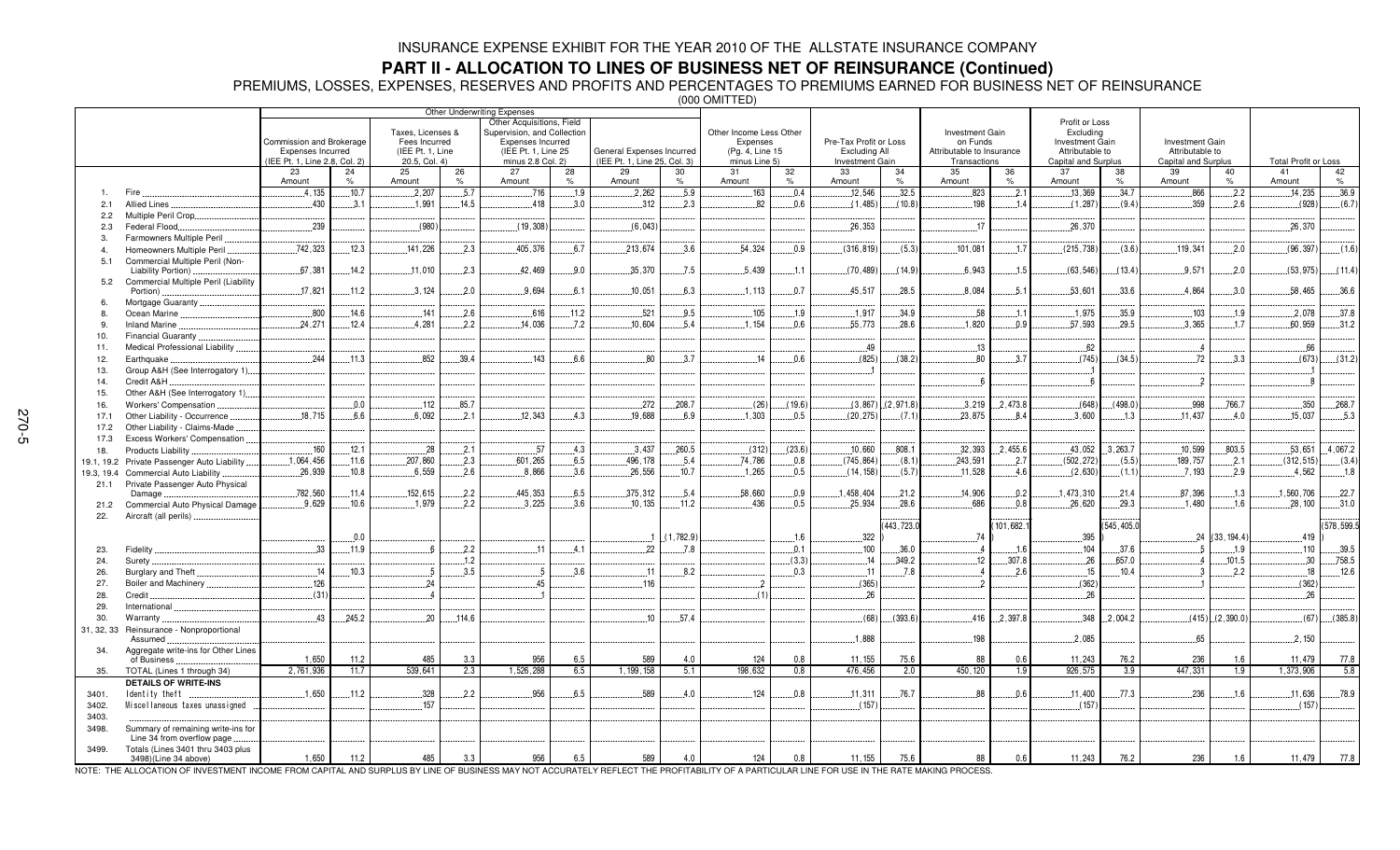## **PART III - ALLOCATION TO LINES OF DIRECT BUSINESS WRITTEN**

PREMIUMS, LOSSES, EXPENSES, RESERVES AND PROFITS, AND PERCENTAGES TO PREMIUMS EARNED FOR DIRECT BUSINESS WRITTEN

(000 OMITTED)

|                |                                                    |                        |                     |                          |                  |                    |               |                           |                  | <b>Loss Adjustment Expense</b> |            |                     | <b>Loss Adjustment Expense</b> |                           |                     |                             |            |                        |              |                         |            |                  |         |
|----------------|----------------------------------------------------|------------------------|---------------------|--------------------------|------------------|--------------------|---------------|---------------------------|------------------|--------------------------------|------------|---------------------|--------------------------------|---------------------------|---------------------|-----------------------------|------------|------------------------|--------------|-------------------------|------------|------------------|---------|
|                |                                                    |                        |                     |                          | <b>Dividends</b> |                    |               |                           | Defense and Cost |                                |            |                     |                                |                           | Defense and Cost    |                             |            |                        |              |                         |            |                  |         |
|                |                                                    | Premiums Written       |                     | <b>Premiums Earned</b>   |                  | to                 |               | <b>Incurred Loss</b>      |                  | <b>Containment Expenses</b>    |            | Adjusting and Other |                                | <b>Unpaid Losses</b>      |                     | <b>Containment Expenses</b> |            | Adjusting and Other    |              | <b>Unearned Premium</b> |            |                  |         |
|                |                                                    | Pg. 8, Pt. 1B, Col. 1) |                     | Sch. T, Line 59, Col. 3) |                  | Policyholders<br>5 | 6             | (Sch. T, Line 59, Col. 6) |                  | Incurred<br>9                  |            | Expenses Incurred   |                                | (Sch. T, Line 59, Col. 7) |                     | Unpaid                      |            | <b>Expenses Unpaid</b> |              | Reserves                |            | Agents' Balances |         |
|                |                                                    | Amount                 | $\overline{2}$<br>% | $\mathbf{3}$<br>Amount   | %                | Amount             | $\frac{1}{2}$ | Amount                    | $\%$             | Amount                         | 10<br>$\%$ | 11<br>Amount        | 12<br>$\%$                     | 13<br>Amount              | 14<br>$\%$          | 15<br>Amount                | 16<br>$\%$ | 17<br>Amount           | 18<br>$\%$   | 19<br>Amount            | 20<br>$\%$ | 21<br>Amount     | 22<br>% |
|                |                                                    | .2,651                 | .XXX.               | .8.823                   | .100.0           |                    |               | 3,719                     | .42.2            | .348                           | .3.9       | (1, 379)            | (15.6)                         | 1,284                     | 14.5                | .78                         | .0.9       | .683                   | .7.7         | 1,486                   | 16.8       | (1, 496)         | (17.0   |
| 2.1            | <b>Allied Lines</b>                                | .2,975                 | .XXX.               | .6,049                   | .100.0           |                    |               | .4,820                    | .79.7            | 65                             | 1.1        | 1,695               | .28.0                          | .908                      | 15.0                | 26                          | 0.4        | .1,748                 | 28.9         | .1.543                  | 25.5       | (1,679)          | (27.8)  |
| 2.2            | Multiple Peril Crop.                               |                        | .XXX.               |                          | 100.0            |                    |               |                           |                  |                                |            |                     |                                |                           |                     |                             |            |                        |              |                         |            |                  |         |
| 2.3            | Federal Flood                                      | .300, 824              | .XXX.               | .296,707                 | 100.0            |                    |               | 42,589                    | 14.4             |                                |            | (262)               | (0.1)                          | 9.375                     | 3.2                 |                             |            |                        |              | .180,481                | 60.8       | (169, 734)       | (57.2)  |
| 3.             | Farmowners Multiple Peril                          |                        | XXX.                |                          | 100.0            |                    |               |                           |                  |                                |            |                     |                                |                           |                     |                             |            |                        |              |                         |            |                  |         |
| $\overline{a}$ | Homeowners Multiple Peril                          | 2,714,993              |                     | .2,748,470               | .100.0           |                    |               | 1,725,479                 | 62.8             | 51,064                         | .1.9       | .250,609            | 9.1                            | .921,997                  | 33.5                | .103,696                    | 3.8        | .92,691                | .3.4         | 1,404,173               | .51.1      | (1, 531, 887)    | (55.7)  |
| 5.1            | Commercial Multiple Peril (Non-                    |                        | XXX.                |                          |                  |                    |               |                           |                  |                                |            |                     |                                |                           |                     |                             |            |                        |              |                         |            |                  |         |
|                | Liability Portion).                                | 270.719                | XXX.                | .281,821                 | .100.0           |                    |               | 177,989                   | 63.2             | .2,902                         | .1.0       | .32,640             | 11.6                           | .96,913                   | .34.4               | 5.037                       | .1.8       | .16,064                | 5.7          | 134,284                 | 47.6       | (152, 749)       | (54.2)  |
| 5.2            | Commercial Multiple Peril (Liability               |                        |                     |                          |                  |                    |               |                           |                  |                                |            |                     |                                |                           |                     |                             |            |                        |              |                         |            |                  |         |
|                | Portion)                                           | .102,952               | XXX.                | .107,615                 | .100.0           |                    |               | .52,490                   | 48.8             | 13,483                         | 12.5       | .3,360              | 3.1                            | 186,567                   | .173.4              | .61, 156                    | .56.8      | .8,910                 | 8.3          | 50,719                  | .47.1      | (58,089)         | (54.0)  |
| 6.             | Mortgage Guaranty.                                 |                        | XXX.                |                          | .100.0           |                    |               |                           |                  |                                |            |                     |                                |                           |                     |                             |            |                        |              |                         |            |                  |         |
| 8              | Ocean Marine                                       | .1.451                 | XXX.                | .1,601                   | .100.0           |                    |               | .235                      | .14.6            | .18                            | .1.1       | .308                | .19.2                          | 102                       | 6.4                 |                             | 0.3        | .140                   | 8.7          | .636                    | 39.8       | (819)            | (51.1)  |
| 9.             | <b>Inland Marine</b>                               | .87,575                | XXX.                | .92,000                  | 100.0            |                    |               | 29.617                    | 32.2             | 925                            | .1.0       | .9,225              | .10.0                          | 7.223                     | 7.9                 | 198                         | 0.2        | 3.704                  | 4.0          | 42.238                  | 45.9       | (49.413)         | (53.7)  |
| 10.            | Financial Guaranty.                                |                        | .XXX.               |                          | .100.0           |                    |               |                           |                  |                                |            |                     |                                |                           |                     |                             |            |                        |              |                         |            |                  |         |
| 11.            | Medical Professional Liability                     |                        | .XXX.               |                          | .100.0           |                    |               |                           |                  |                                |            | (9)                 |                                |                           |                     |                             |            |                        |              |                         |            |                  |         |
| 12.            | Earthquake                                         | 872                    | .XXX.               | 949                      | 100.0            |                    |               | 842                       | 88.8             | (259)                          | (27.3)     | (524)               | (55.2)                         | 2.152                     | 226.8               | 220                         | 23.2       | 501                    | 52.8         | 457                     | 48.1       | (492)            | (51.9)  |
| 13.            | Group A&H (See Interrogatory 1).                   |                        | XXX.                |                          | 100.0            |                    |               |                           |                  |                                |            |                     |                                |                           |                     |                             |            |                        |              |                         |            |                  |         |
| 14.            | Credit A&H                                         |                        | $\overline{X}$ XXX. |                          | .100.0           |                    |               |                           |                  |                                |            |                     |                                | .387                      |                     |                             |            |                        |              |                         |            |                  |         |
| 15.            | Other A&H (See Interrogatory 1)                    |                        | XXX                 |                          | .100.0           |                    |               |                           |                  |                                |            |                     |                                |                           |                     |                             |            |                        |              |                         |            |                  |         |
| 16.            | Workers' Compensation                              | .118                   | $\overline{.}$ XXX. | .118                     | .100.0           |                    |               | .1,664                    | .1.405.7         | .598                           | .504.8     | .393                | .332.0                         |                           | .67, 172 .56, 735.6 | .1,732                      | 1,463.3    | .1.783                 | 1.505.8      |                         |            | (67)             | (56.4)  |
| 17.1           | Other Liability - Occurrence                       | .155.582               | XXX                 | 162.477                  | .100.0           |                    |               | .141.316                  | .87.0            | 23.161                         | .14.3      | 6.053               | 3.7                            | 526.379                   | .324.0              | .67.095                     | .41.3      | .20.621                | .12.7        | .76.648                 | 47.2       | (87, 785)        | (54.0)  |
| 17.2           | Other Liability - Claims-Made                      |                        | XXX.                |                          | .100.0           |                    |               |                           |                  |                                |            |                     |                                |                           |                     |                             |            |                        |              |                         |            |                  |         |
|                | Excess Workers' Compensation.                      |                        | XXX.                |                          | .100.0           |                    |               |                           |                  |                                |            |                     |                                |                           |                     |                             |            |                        |              |                         |            |                  |         |
| 17.3           |                                                    | 1.109                  |                     | .1.289                   | .100.0           |                    |               | (24, 052)                 | (1,866.1)        | 47,636                         | .3,695.9   | .3,535              | .274.3                         | .859,910                  | .66,716.3           | 224,263                     | 17,399.5   | .31,919                | .2.476.5     | 506                     | .39.3      | (626)            | (48.6)  |
| 18.            | Products Liability                                 | 3,037,340              | XXX.                | .3.086.682               | .100.0           |                    |               |                           |                  | 138,290                        | .4.5       | .291,211            | 9.4                            | 3.964.694                 |                     | .620.587                    |            | .392,057               |              | 738,538                 | 23.9       | (1, 713, 766)    | (55.5)  |
| 19.1, 19.2     | Private Passenger Auto Liability                   | .167,027               | XXX.                |                          | .100.0           |                    |               | .2, 110, 520              | 68.4<br>87.0     | 12,597                         |            | .13.342             | .7.9                           |                           | .128.4<br>145.1     | .25,908                     | .20.1      | 9.746                  | .12.7<br>5.8 |                         | .49.0      |                  | (55.9)  |
| 19.3, 19.4     | Commercial Auto Liability                          |                        | XXX.                | 168,692                  |                  |                    |               | 146,725                   |                  |                                | .7.5       |                     |                                | .244.851                  |                     |                             | .15.4      |                        |              | 82,614                  |            | (94, 242)        |         |
| 21.1           | Private Passenger Auto Physical<br>Damage          | .2,402,383             | XXX.                | .2,464,180               | .100.0           |                    |               | .976,474                  | 39.6             | .6,447                         | 0.3        | 189,746             | 7.7                            | .28,224                   | .1.1                | .5,813                      | .0.2       | .40.854                | .1.7         | .573,609                | .23.3      | (1, 355, 503)    | (55.0)  |
| 21.2           | Commercial Auto Physical Damage                    | .52,511                | XXX.                | .55,290                  | .100.0           |                    |               | .20.355                   | 36.8             | 184                            | 0.3        | 5.352               | 9.7                            | .2.220                    | .4.0                | 188                         | .0.3       | .982                   | .1.8         | .25.834                 | .46.7      | (29, 628)        | (53.6)  |
| 22.            | Aircraft (all perils).                             |                        | XXX.                |                          | .100.0           |                    |               |                           |                  |                                |            |                     |                                |                           |                     |                             |            |                        |              |                         |            |                  |         |
| 23.            | Fidelity                                           | .282                   | XXX.                | .278                     | .100.0           |                    |               | 147                       | .52.7            | (1)                            | (0.4)      | (30)                | (10.9)                         | .35                       | 12.5                |                             | .0.2       |                        | .1.5         | 137                     | .49.4      | (159)            | (57.2)  |
| 24.            | Surety.                                            |                        | XXX.                | $\overline{4}$           | .100.0           |                    |               | .18                       | 447.0            | (4)                            | (89.4)     | (13)                | (340.3)                        | 47                        | .1,202.7            |                             | .117.0     | .18                    | 468.1        | $\overline{2}$          | 50.8       | (2)              | (57.9)  |
| 26.            | Burglary and Theft                                 | .114                   | XXX.                | .128                     | 100.0            |                    |               | 44                        | 34.0             |                                | 0.0        | .45                 | .35.1                          | 89                        | .69.8               |                             | 0.4        | .18                    | 13.9         | .54                     | 41.9       | (64)             | (50.3)  |
|                | Boiler and Machinery                               | 1.080                  | XXX.                | 1.119                    | 100.0            |                    |               | 215                       | 19.2             |                                | 0.0        | 29                  | 2.6                            | 32                        | 2.9                 |                             | 0.0        | 15                     | 14           | 522                     | 46.6       | (609)            | (54.5)  |
| 27.<br>28.     |                                                    |                        |                     |                          | 100.0            |                    |               |                           |                  |                                |            |                     |                                |                           |                     |                             |            |                        |              |                         |            |                  |         |
|                | Credit<br>International                            |                        | XXX.                |                          |                  |                    |               |                           |                  |                                |            |                     |                                |                           |                     |                             |            |                        |              |                         |            |                  |         |
| 29.            |                                                    |                        | XXX                 | 17                       | .100.0           |                    |               |                           |                  |                                |            | $_{\rm 3}$          |                                |                           |                     |                             |            |                        |              |                         |            |                  |         |
| 30.            | Warranty                                           |                        | XXX.                |                          | .100.0           |                    |               |                           | .40.0            |                                |            |                     | .17.0                          |                           |                     |                             |            |                        |              |                         | 18.6       |                  | .0.2    |
| 34.            | Aggregate write-ins for Other Lines<br>of Business | 3,677                  | <b>XXX</b>          | 3.829                    | 100.0            |                    |               | 13                        | 0.3              |                                | 0.0        | 11                  | 0.3                            | $\overline{2}$            | 0.1                 |                             | 0.0        |                        |              | 1,818                   | 47.5       | (2,075)          | (54.2)  |
| 35.            | TOTAL (Lines 1 through 34)                         | 9,306,241              | XXX                 | 9,488,140                | 100.0            |                    |               | 5,411,225                 | 57.0             | 297,456                        | 3.1        | 805,340             | 8.5                            | 6,920,562                 | 72.9                | 1,116,007                   | 11.8       | 622,459                | 6.6          | 3,316,301               | 35.0       | (5, 250, 884)    | (55.3)  |
|                | <b>DETAILS OF WRITE-INS</b>                        |                        |                     |                          |                  |                    |               |                           |                  |                                |            |                     |                                |                           |                     |                             |            |                        |              |                         |            |                  |         |
| 3401.          | Identity theft                                     | .3,677                 | $\mathsf{XXX}$      | .3,829                   | .100.0           |                    |               | 13                        | 0.3              |                                | 0.0        | .11                 | 0.3                            | $\mathcal{D}$             | .0.1                |                             | .0.0       |                        |              | .1.818                  | .47.5      | (2,075)          | (54.2)  |
| 3402.          | Miscellaneous taxes unassigned                     |                        | XXX.                |                          | .100.0           |                    |               |                           |                  |                                |            |                     |                                |                           |                     |                             |            |                        |              |                         |            |                  |         |
| 3403.          |                                                    |                        | XXX.                |                          | .100.0           |                    |               |                           |                  |                                |            |                     |                                |                           |                     |                             |            |                        |              |                         |            |                  |         |
| 3498.          | Summary of remaining write-ins for                 |                        |                     |                          |                  |                    |               |                           |                  |                                |            |                     |                                |                           |                     |                             |            |                        |              |                         |            |                  |         |
|                | Line 34 from overflow page                         |                        | <b>XXX</b>          |                          | .100.0           |                    |               |                           |                  |                                |            |                     |                                |                           |                     |                             |            |                        |              |                         |            |                  |         |
| 3499.          | Totals (Lines 3401 thru 3403 plus                  |                        |                     |                          |                  |                    |               |                           |                  |                                |            |                     |                                |                           |                     |                             |            |                        |              |                         |            |                  |         |
|                | 3498)(Line 34 above)                               | 3,677                  | <b>XXX</b>          | 3,829                    | 100.0            |                    |               | 13                        | 0.3              |                                | 0.0        | 11                  | 0.3                            | $\overline{2}$            | 0.1                 |                             | 0.0        |                        |              | 1,818                   | 47.5       | (2,075)          | (54.2)  |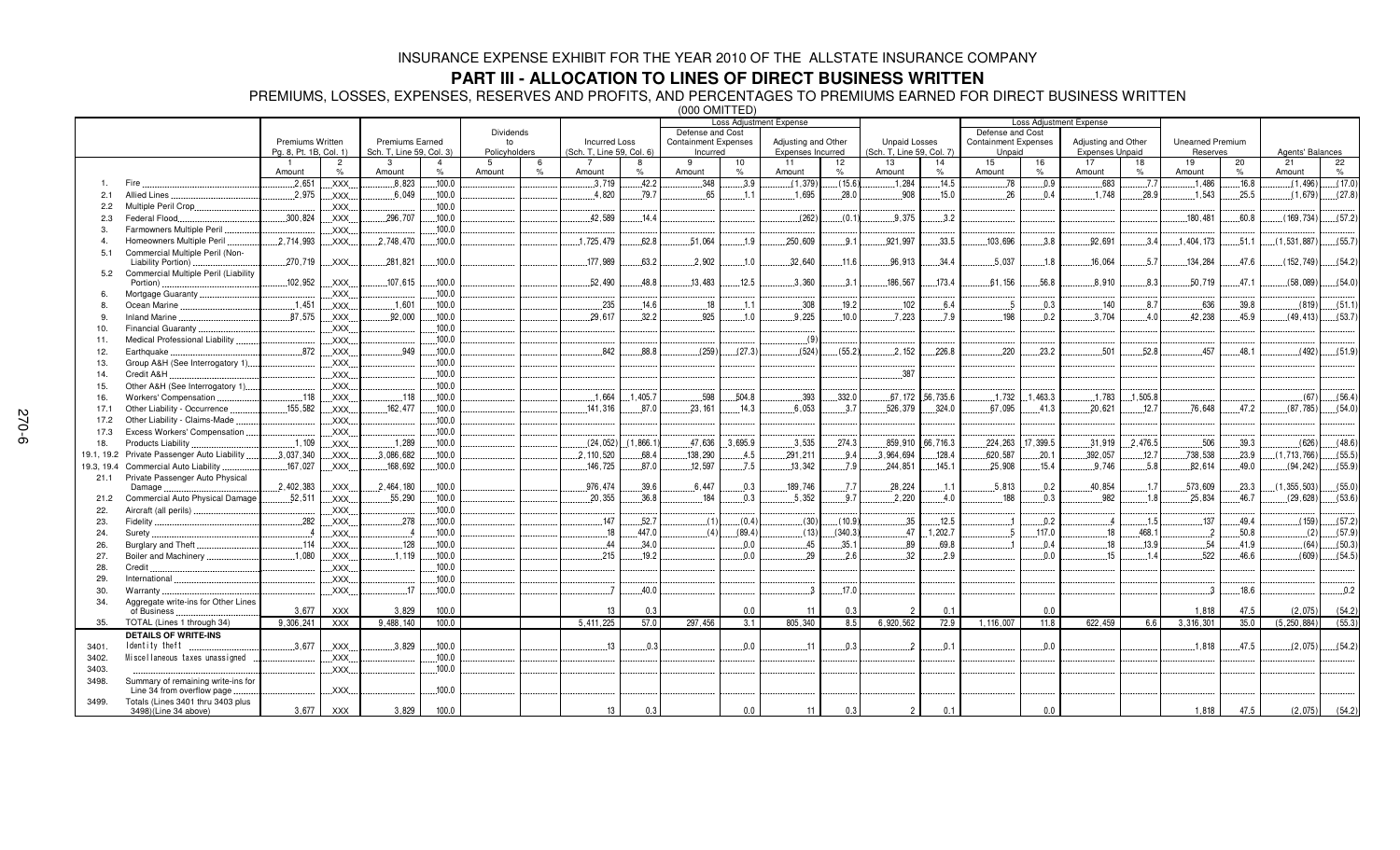### **PART III - ALLOCATION TO LINES OF DIRECT BUSINESS WRITTEN (Continued)**

PREMIUMS, LOSSES, EXPENSES, RESERVES AND PROFITS, AND PERCENTAGES TO PREMIUMS EARNED FOR DIRECT BUSINESS WRITTEN

(000 OMITTED)

|                |                                                                |                           |                     |                   | $1000$ VIIII I LUI | <b>Other Underwriting Expenses</b> |                     |                           |                     |                   |            |                                                           |            |  |
|----------------|----------------------------------------------------------------|---------------------------|---------------------|-------------------|--------------------|------------------------------------|---------------------|---------------------------|---------------------|-------------------|------------|-----------------------------------------------------------|------------|--|
|                |                                                                | Other Acquisitions, Field |                     |                   |                    |                                    |                     |                           |                     |                   |            |                                                           |            |  |
|                |                                                                | Commission and Brokerage  |                     | Taxes, Licenses & |                    | Supervision, and Collection        |                     |                           |                     | Other Income Less |            | Pre-Tax Profit or Loss<br><b>Excluding All Investment</b> |            |  |
|                |                                                                | Expenses Incurred         |                     | Fees Incurred     |                    | Expenses Incurred                  |                     | General Expenses Incurred |                     | Other Expenses    |            |                                                           |            |  |
|                |                                                                | 23                        | 24<br>$\frac{9}{6}$ | 25                | 26<br>$\%$         | 27                                 | 28<br>$\frac{9}{6}$ | 29                        | 30<br>$\frac{1}{2}$ | 31                | 32<br>$\%$ | 33                                                        | 34<br>$\%$ |  |
|                |                                                                | Amount<br>.430            | .4.9                | Amount<br>95      | .1.1               | Amount<br>242                      | 2.7                 | Amount<br>163             | 1.9                 | Amount<br>.141    | .16        | Amount<br>.5,345                                          | 60.6       |  |
| $\mathbf{1}$ . | Fire.<br>Allied Lines                                          | 442                       | 7.3                 | 87                | 1.4                | 209                                | 3.5                 | 217                       | 3.6                 | 70                | 1.2        | (1, 417)                                                  | (23.4)     |  |
| 2.1<br>2.2     |                                                                |                           |                     |                   |                    |                                    |                     |                           |                     |                   |            |                                                           |            |  |
| 2.3            | Federal Flood                                                  | .239                      | 0.1                 | (980)             | (0.3)              | (19, 308)                          | (6.5)               | (6.043)                   | (2.0)               |                   | 0.0        | 280.472                                                   | .94.5      |  |
| 3.             | Farmowners Multiple Peril                                      |                           |                     |                   |                    |                                    |                     |                           |                     |                   |            |                                                           |            |  |
|                | Homeowners Multiple Peril                                      | .310.377                  | .11.3               | 61.026            | .2.2               | 176.897                            | 6.4                 | 74.688                    | .2.7                | 27.538            | .1.0       | 125.867                                                   | .4.6       |  |
| 5.1            |                                                                | .39,809                   | .14.1               | .6,942            | .2.5               | .22,401                            | .7.9                | .19,780                   | .7.0                | .2,866            | .1.0       | (17, 776)                                                 | (6.3)      |  |
| 5.2            | Commercial Multiple Peril (Liability Portion)                  | .11,533                   | 10.7                | 2,311             | .2.1               | .5,660                             | .5.3                | 6,892                     | 6.4                 | .580              | 0.5        | .12,465                                                   | .11.6      |  |
| 6              |                                                                |                           |                     |                   |                    |                                    |                     |                           |                     |                   |            |                                                           |            |  |
|                |                                                                | .367                      | .22.9               | .76               | .4.7               | .271                               | 16.9                | .118                      | .7.4                | 48                | .3.0       | .256                                                      | 16.0       |  |
| 9              |                                                                | .11.734                   | 12.8                | 1.971             | .2.1               | 7.383                              | 8.0                 | 4.069                     | .4.4                | .657              | 0.7        | 27.733                                                    | .30.1      |  |
| 10.            |                                                                |                           |                     |                   |                    |                                    |                     |                           |                     |                   |            |                                                           |            |  |
| 11.            |                                                                |                           |                     |                   |                    |                                    |                     |                           |                     |                   |            | .9                                                        |            |  |
| 12.            | Earthquake                                                     | .102                      | 10.8                | 19                | 2.0                | .75                                | 7.9                 | 31                        | 3.2                 | 10                | .1.1       | 673                                                       | .70.9      |  |
| 13.            |                                                                |                           |                     |                   |                    |                                    |                     |                           |                     |                   |            |                                                           |            |  |
| 14.            | Credit A&H                                                     |                           |                     |                   |                    |                                    |                     |                           |                     |                   |            |                                                           |            |  |
| 15.            |                                                                |                           |                     |                   |                    |                                    |                     |                           |                     |                   |            |                                                           |            |  |
| 16.            | Workers' Compensation                                          |                           | 0.0                 |                   | 0.1                |                                    |                     | 272                       | 229.4               | (26)              | (21.6)     | (2,834)                                                   | (2, 393.6) |  |
| 17.1           | Other Liability - Occurrence                                   | .9.128                    | .5.6                | .3,599            | .2.2               | .7.143                             | 4.4                 | .10,816                   | .6.7                | .654              | .0.4       | (38,085)                                                  | (23.4)     |  |
| 17.2           | Other Liability - Claims-Made                                  |                           |                     |                   |                    |                                    |                     |                           |                     |                   |            |                                                           |            |  |
| 17.3           |                                                                |                           |                     |                   |                    |                                    |                     |                           |                     |                   |            |                                                           |            |  |
| 18.            | Products Liability                                             | 162                       | .12.6               | .28               | .2.2               | .57                                | .4.4                | .3.432                    | .266.3              | (313)             | (24.3)     | (29, 823)                                                 | (2, 313.8) |  |
|                |                                                                | .351,978                  | .11.4               | 74.311            | .2.4               | .207.881                           | 6.7                 | .133,277                  | 4.3                 | .36.862           | .1.2       | (183.926)                                                 | (6.0)      |  |
|                | 19.3, 19.4 Commercial Auto Liability                           | .17,879                   | .10.6               | 4.388             | 2.6                | .5,961                             | .3.5                | .17,137                   | .10.2               | 659               | 0.4        | (48, 676)                                                 | (28.9)     |  |
| 21.1           |                                                                | .278,294                  | .11.3               | .54,984           | .2.2               | .164,461                           | 6.7                 | .112,239                  | .4.6                | .27,320           | .1.1       | 708,856                                                   | .28.8      |  |
| 21.2           | Commercial Auto Physical Damage                                | .5,704                    | .10.3               | .1.321            | .2.4               | .1,956                             | 3.5                 | .5,818                    | .10.5               | 194               | 0.4        | .14,794                                                   | .26.8      |  |
| 22.            |                                                                |                           |                     |                   |                    |                                    |                     |                           |                     |                   |            | (1)                                                       |            |  |
| 23.            |                                                                | 33                        | .12.0               | 6                 | .2.2               | .11                                | 4.1                 | 22                        | 7.8                 |                   | 0.1        | 90                                                        | 32.5       |  |
| 24.            | Surety                                                         |                           |                     |                   | .1.2               |                                    |                     |                           |                     |                   | (3.3)      | $\mathbf{3}$                                              | 78.2       |  |
| 26.            |                                                                | .15                       | .11.5               | $\mathbf{3}$      | .2.5               | $\overline{5}$                     | .3.9                | .11                       | .9.0                |                   | 0.1        | -5                                                        | .4.1       |  |
| 27.            |                                                                | 129                       | .11.5               | 24                | 2.2                | 45                                 | 4.0                 | 116                       | 10.3                |                   | 0.1        | 562                                                       | 50.3       |  |
| 28.            | Credit.                                                        |                           |                     |                   |                    |                                    |                     |                           |                     |                   |            | (1)                                                       |            |  |
| 29.            |                                                                |                           |                     |                   |                    |                                    |                     |                           |                     |                   |            |                                                           |            |  |
| 30.            | Warranty                                                       |                           |                     |                   | 0.0                |                                    |                     | ୍ର                        | .53.2               |                   |            | (2)                                                       | (10.3)     |  |
| 34.            | Aggregate write-ins for Other Lines of Business                | 418                       | 10.9                | 82                | 2.1                | 249                                | 6.5                 | 160                       | 4.2                 | 48                | 1.2        | 2.944                                                     | 76.9       |  |
| 35.            | TOTAL (Lines 1 through 34)                                     | 1,038,774                 | 10.9                | 210,294           | $\overline{2.2}$   | 581,598                            | 6.1                 | 383,226                   | 4.0                 | 97,308            | 1.0        | 857,534                                                   | 9.0        |  |
|                | <b>DETAILS OF WRITE-INS</b>                                    |                           |                     |                   |                    |                                    |                     |                           |                     |                   |            |                                                           |            |  |
| 3401.          | Identity theft                                                 | .418                      | 10.9                | .86               | .2.3               | 249                                | 6.5                 | 160                       | 4.2                 | 48                | .1.2       | 2,940                                                     | 76.8       |  |
| 3402.          |                                                                |                           |                     | (4)               |                    |                                    |                     |                           |                     |                   |            |                                                           |            |  |
| 3403.          |                                                                |                           |                     |                   |                    |                                    |                     |                           |                     |                   |            |                                                           |            |  |
| 3498.          | Summary of remaining write-ins for Line 34 from overflow page. |                           |                     |                   |                    |                                    |                     |                           |                     |                   |            |                                                           |            |  |
| 3499.          | Totals (Lines 3401 thru 3403 plus 3498) (Line 34 above)        | 418                       | 10.9                | 82                | 2.1                | 249                                | 6.5                 | 160                       | 4.2                 | 48                | 1.2        | 2.944                                                     | 76.9       |  |
|                |                                                                |                           |                     |                   |                    |                                    |                     |                           |                     |                   |            |                                                           |            |  |